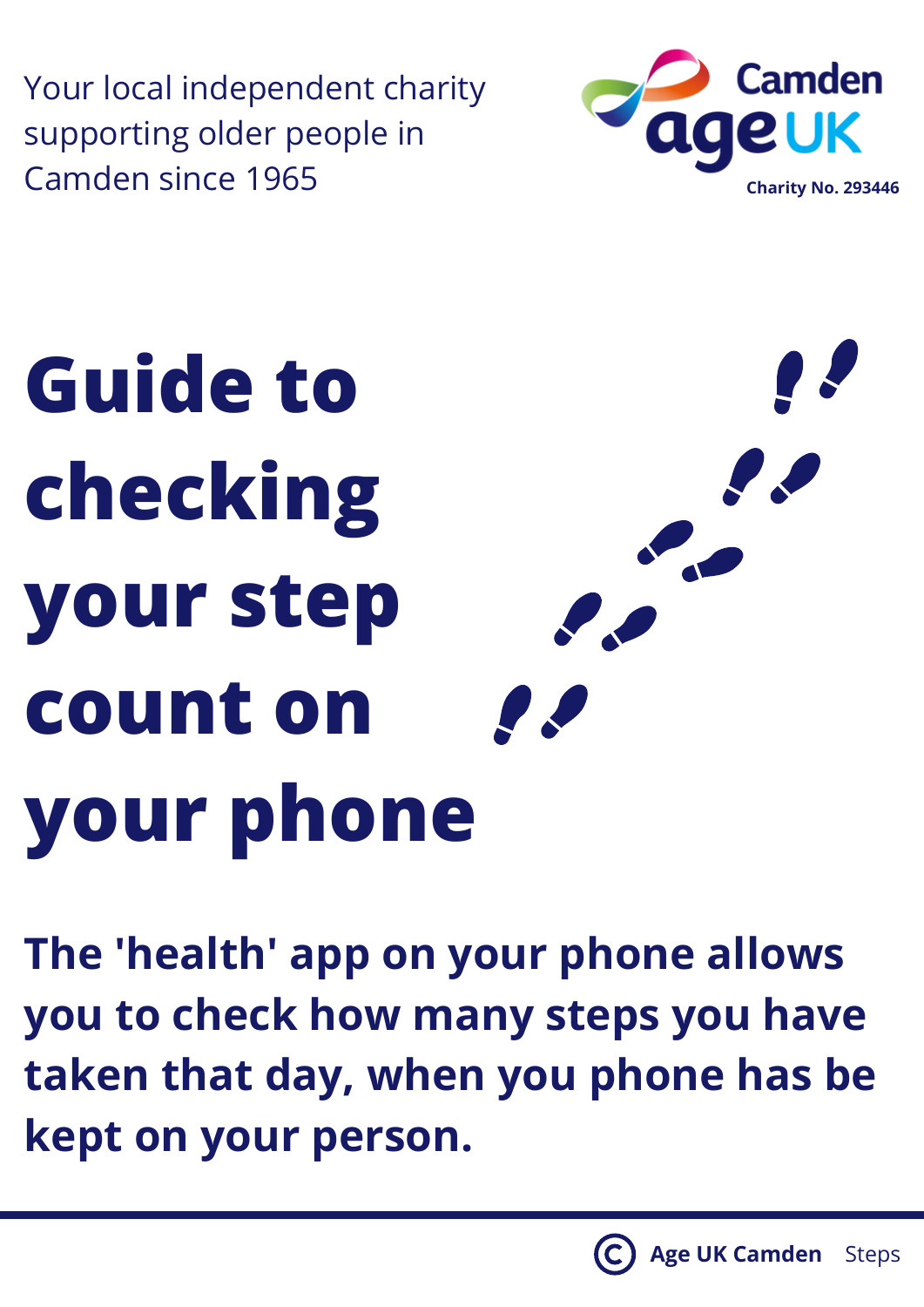## **Setting a reminder on an iPhone**



'health' icon' which is the white box with a red heart in it.

| <b>Summary</b>                                               | <b>JP</b>     |
|--------------------------------------------------------------|---------------|
| <b>Favourites</b>                                            | Edit          |
| ð Steps<br>159 <sub>step</sub>                               | $10:01$ >     |
| Show All Health Data                                         | $\mathcal{P}$ |
| <b>Trends</b>                                                |               |
| View Health Trends                                           | $\mathcal{P}$ |
| <b>Highlights</b>                                            |               |
| ð Steps                                                      | $\mathcal{P}$ |
| You took 5,594 fewer steps yesterday than<br>the day before. |               |
| 11,987 steps                                                 |               |
| Tuesday                                                      |               |
| 17,581 steps                                                 |               |
| Monday                                                       |               |
| 0 <sup>0</sup>                                               | 田田<br>        |
| harino                                                       | <b>SAFEA</b>  |

Tap on where it says steps.



the number of steps you have so far done today.

Remember it only keeps tracks of the steps when you are carrying your phone.



Click on 'W' at the top of the page, to see how many steps you do on average in a week.

Click on 'Y' and you can see how many steps you have average in a year.